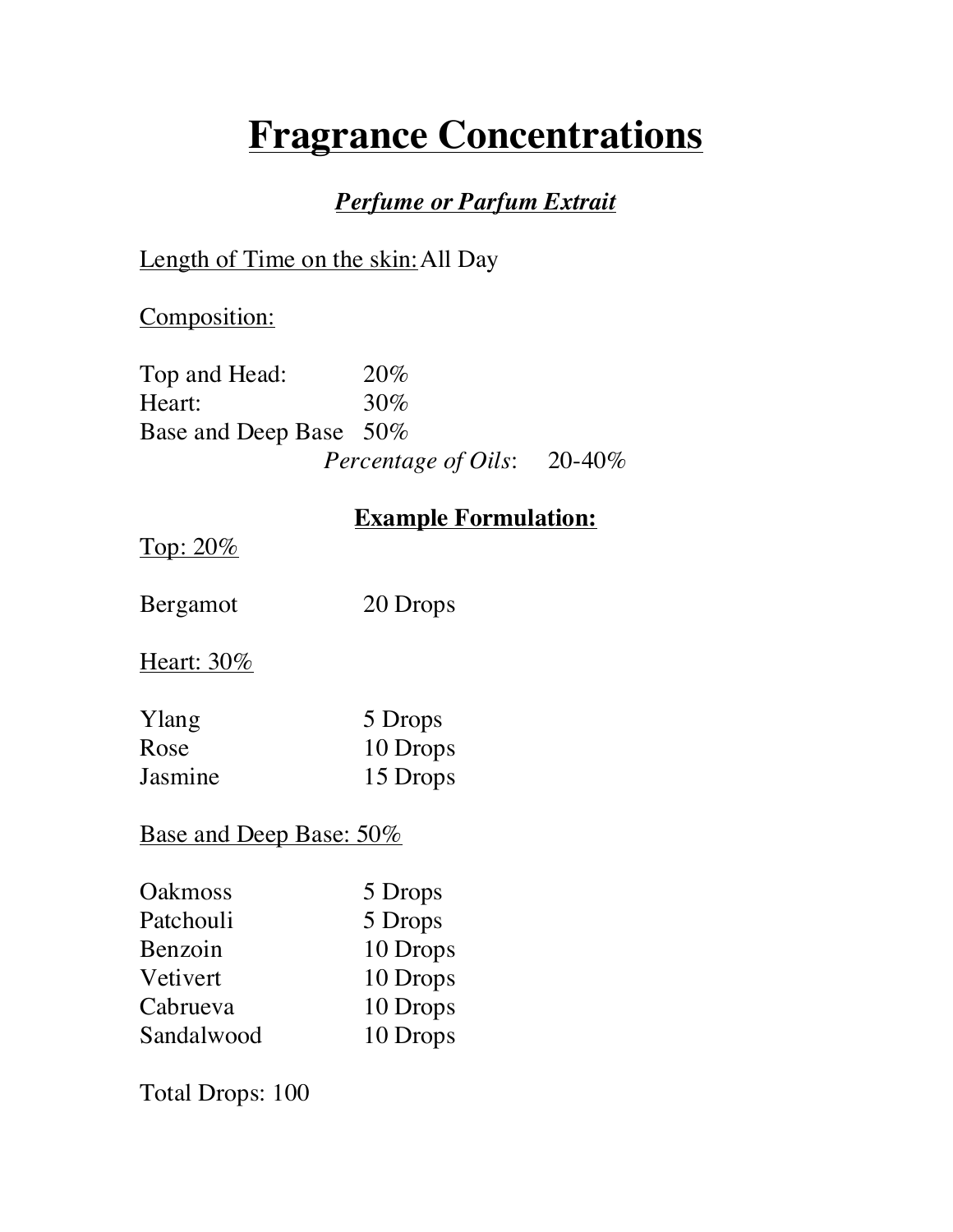$\rightarrow$ I like making and selling my perfumes as Pure Parfum Extraits, and sell them as 3mL vials. If you'd like to make this as an oil- or alcohol-based fragrance, see below.

# *To make a 10mL Bottle of Finished Perfume:*

\*\*It is best if a certain period of time can be taken to allow this Pure Extrait to marry and mature. It is not necessary, but the extra time taken to do this is very much worth the wait.

 $\rightarrow$ It is best if a minimum of 6 months can be taken to mature the composition. If I am short on time, 1-2 days will work; and 2 weeks would be even better.

Oil-Based:

-20-40% of Pure Parfum Extrait (roughly 2-4mL or 2-4g is measuring by weight)

-Top off the bottle with carrier oil of choice (roughly 6-8mL or 6- 8g)

French-Style Alcohol-Based: -20-40% of Pure Parfum Extrait (roughly 2-4mL or 2-4g is measuring by weight)

-Top off the bottle with a pre-fixed alcohol

-Allow it to marry

-Filter several times through unbleached coffee filters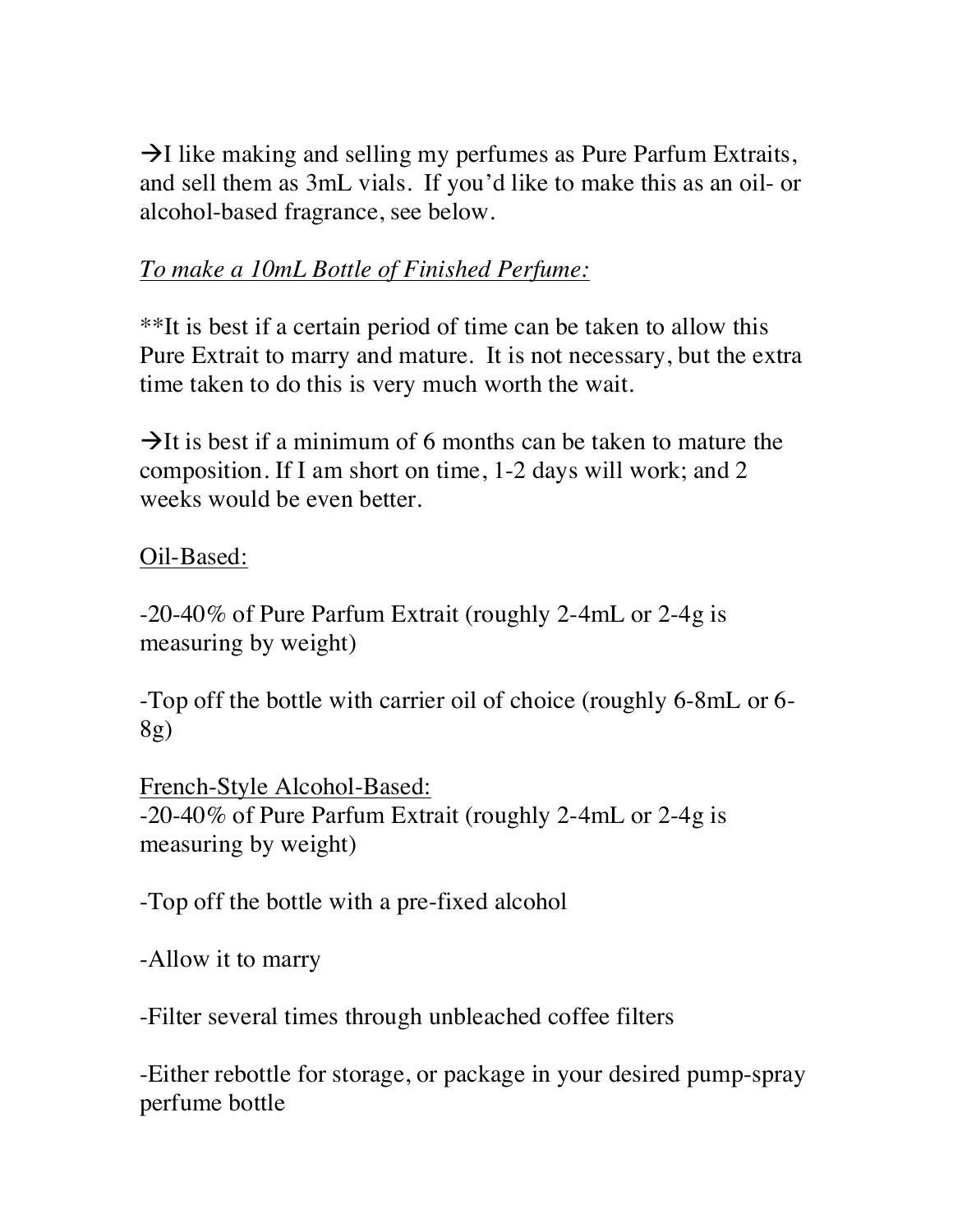# *Eau de Parfum (EDP)*

Length of Time on the skin: 70% will evaporate by the afternoon

Composition:

| Top and Head:          | 40%    |
|------------------------|--------|
| Heart:                 | $30\%$ |
| Base and Deep Base 30% |        |

*Percentage of Oils*: 7-22%

# **Example Formulation:**

Top: 40%

Bergamot 40 Drops

Heart: 30%

| Ylang   | 5 Drops  |
|---------|----------|
| Rose    | 10 Drops |
| Jasmine | 15 Drops |

# Base and Deep Base: 30%

| <b>Oakmoss</b> | 5 Drops |
|----------------|---------|
| Patchouli      | 5 Drops |
| Benzoin        | 5 Drops |
| Vetivert       | 5 Drops |
| Cabrueva       | 5 Drops |
| Sandalwood     | 5 Drops |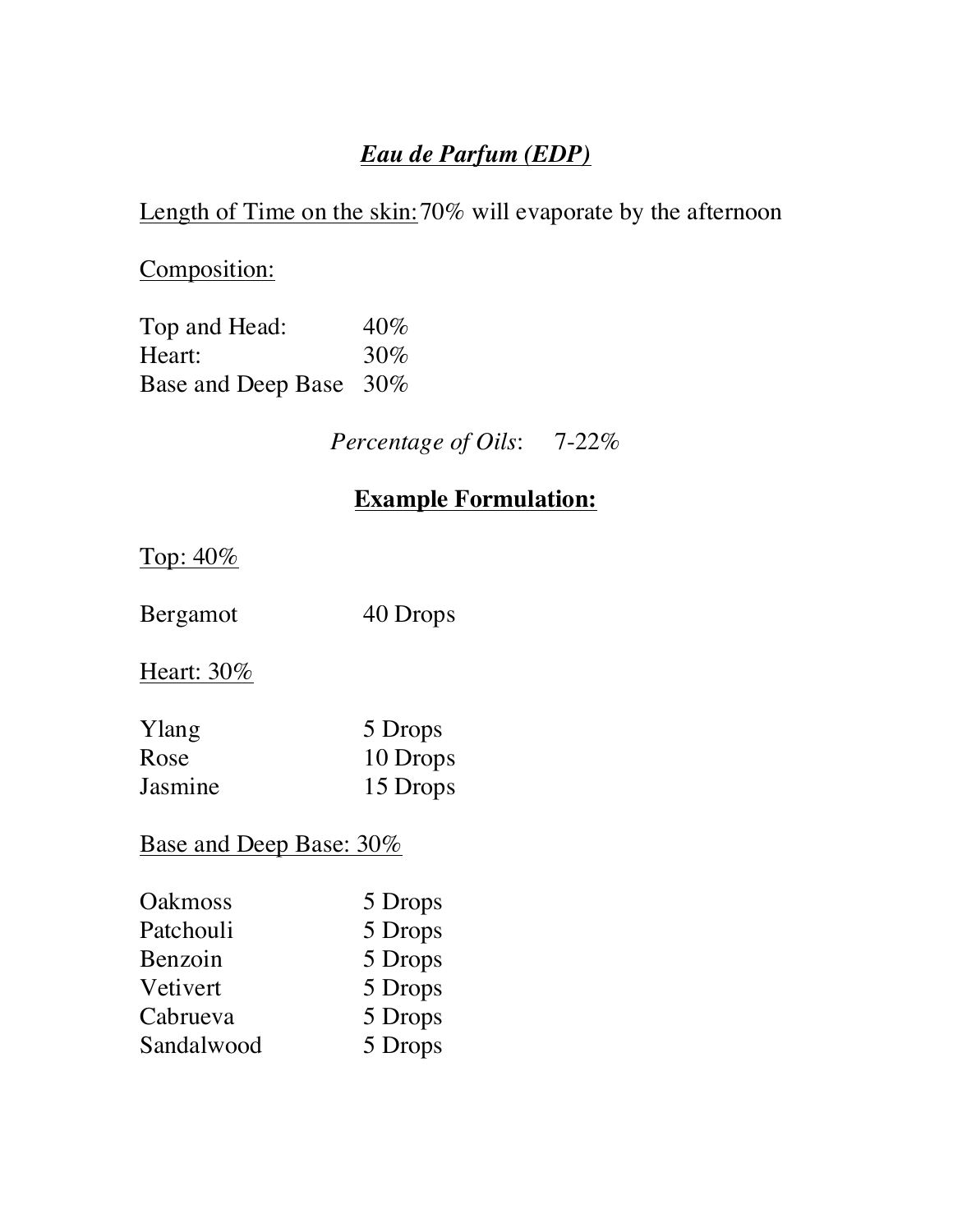# *To make a 10mL Bottle of Finished Perfume:*

\*\*It is best if a certain period of time can be taken to allow this Pure Extrait to marry and mature. It is not necessary, but the extra time taken to do this is very much worth the wait.

 $\rightarrow$ It is best if a minimum of 6 months can be taken to mature the composition. If I am short on time, 1-2 days will work; and 2 weeks would be even better.

Oil-Based:

-7-14%, or as high as 22% of Pure Parfum Extrait (roughly 0.7- 2.2mL or 0.7-2.2g is measuring by weight)

-Top off the bottle with carrier oil of choice (roughly 8mL or 8g)

French-Style Alcohol-Based:

-7-14%, or as high as 22% of Pure Parfum Extrait (roughly 0.7- 2.2mL or 0.7-2.2g is measuring by weight)

-Top off the bottle with a pre-fixed alcohol

-Allow it to marry

-Filter several times through unbleached coffee filters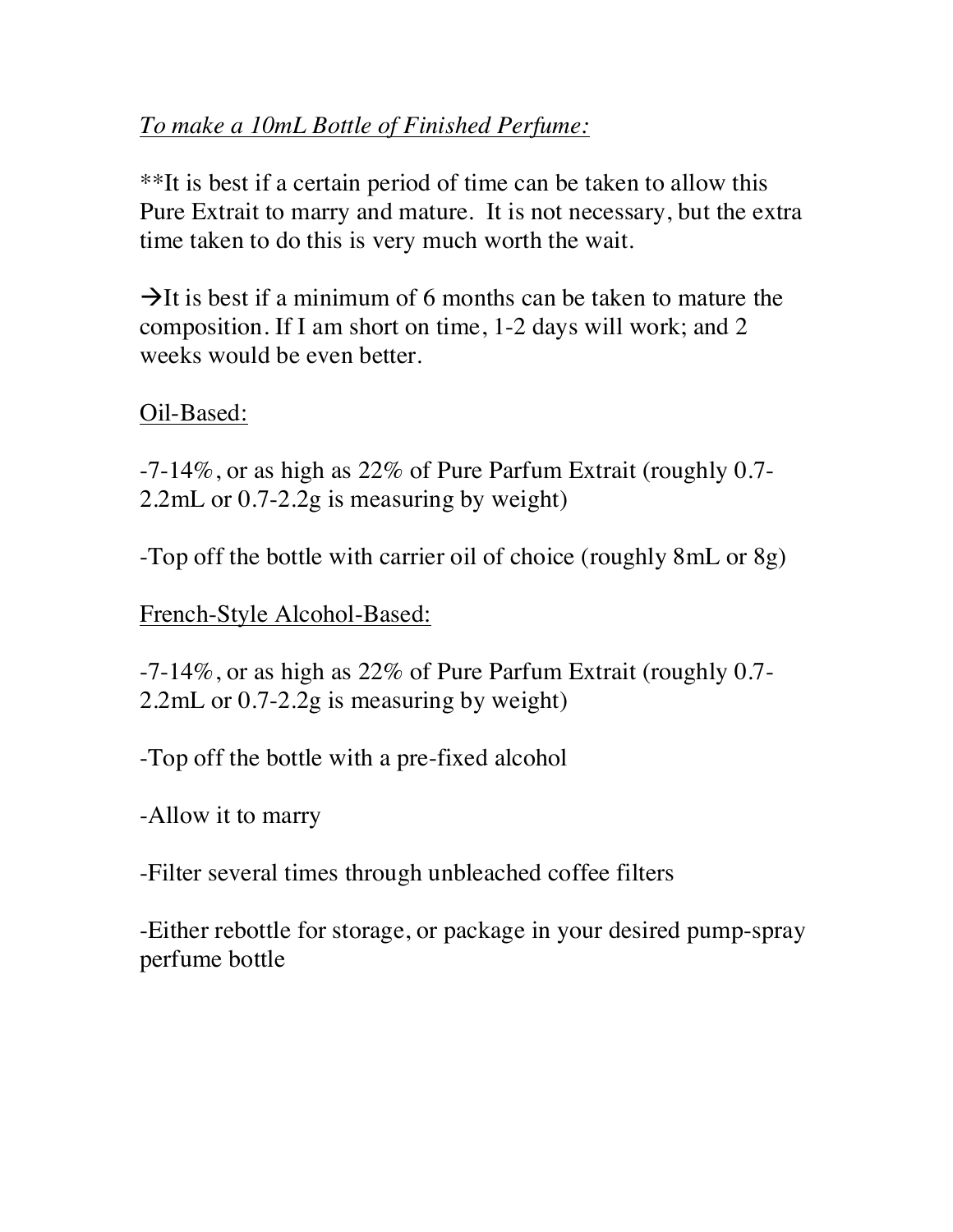## *Eau de Toilette (EDT)*

#### Length of Time on the skin: 80% will have evaporated in 4-6 hours

Composition:

Top and Head: 50% Heart:  $30\%$ Base and Deep Base 20%

*Percentage of Oils*: 3-8%

# **Example Formulation:**

Top: 50%

Bergamot 50 Drops

Heart: 30%

Ylang 5 Drops Rose 10 Drops Jasmine 15 Drops

Base and Deep Base: 20%

Oakmoss 3 Drops Patchouli 3 Drops Benzoin 3 Drops Vetivert 3 Drops Cabrueva 3 Drops Sandalwood 5 Drops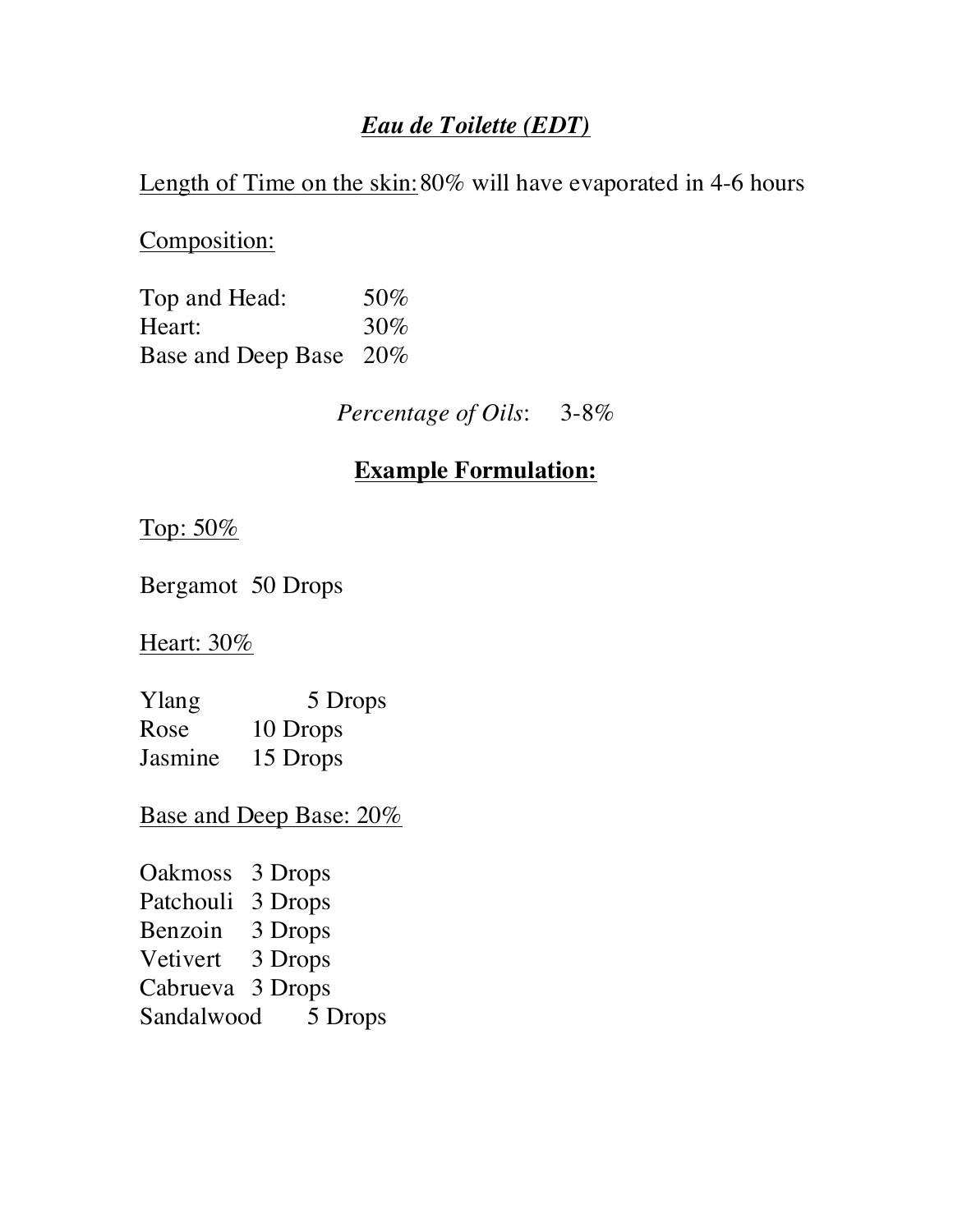# *To make a 10mL Bottle of Finished Perfume:*

\*\*It is best if a certain period of time can be taken to allow this Pure Extrait to marry and mature. It is not necessary, but the extra time taken to do this is very much worth the wait.

 $\rightarrow$ It is best if a minimum of 6 months can be taken to mature the composition. If I am short on time, 1-2 days will work; and 2 weeks would be even better.

Oil-Based:

-3-8% of Pure Parfum Extrait (roughly 0.3-0.8mL or 0.3-0.8g is measuring by weight)

-Top off the bottle with carrier oil of choice (roughly 9mL or 9g)

French-Style Alcohol-Based:

-3-8% of Pure Parfum Extrait (roughly 0.3-0.8mL or 0.3-0.8g is is measuring by weight)

-Top off the bottle with a pre-fixed alcohol

-Allow it to marry

-Filter several times through unbleached coffee filters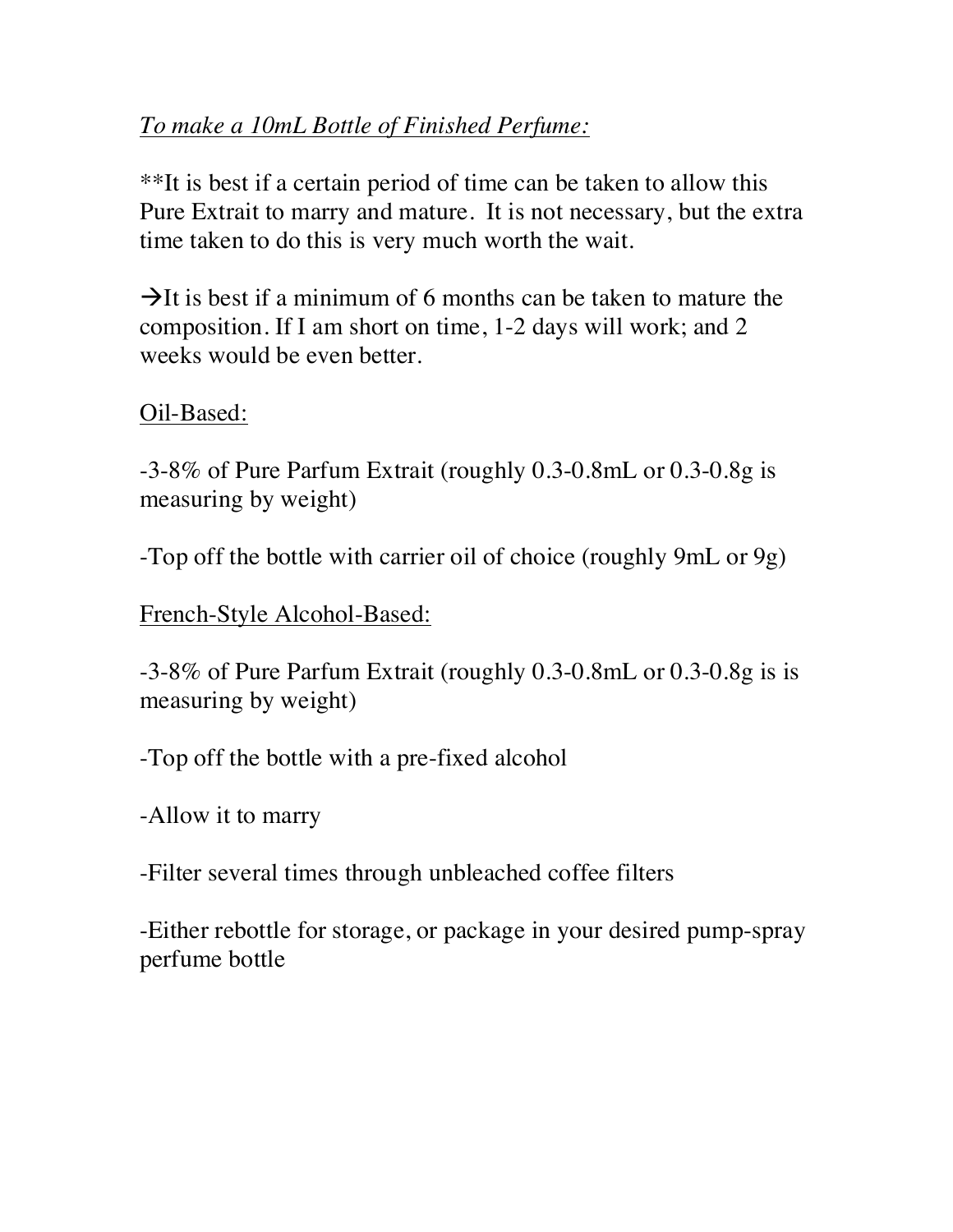# *Eau de Cologne (EDC)*

# **A. For a** *Kolnishwasser***:**

Length of Time on the skin: 30 minutes with a small portion lasting  $2-4 + hours$ 

Composition:

| Top and Head:            | $90\%$ |
|--------------------------|--------|
| Heart:                   | $10\%$ |
| Base and Deep Base $0\%$ |        |

*Percentage of Oils*: 2-4%

# **Example Formulation:**

Top: 90%

Bergamot 90 Drops

#### Heart: 10%

| Ylang   | 1 Drops |
|---------|---------|
| Rose    | 3 Drops |
| Jasmine | 6 Drops |

# Base and Deep Base: 0%

| <b>Oakmoss</b> | 0 Drops |
|----------------|---------|
| Patchouli      | 0 Drops |
| Benzoin        | 0 Drops |
| Vetivert       | 0 Drops |
| Cabrueva       | 0 Drops |
| Sandalwood     | 0 Drops |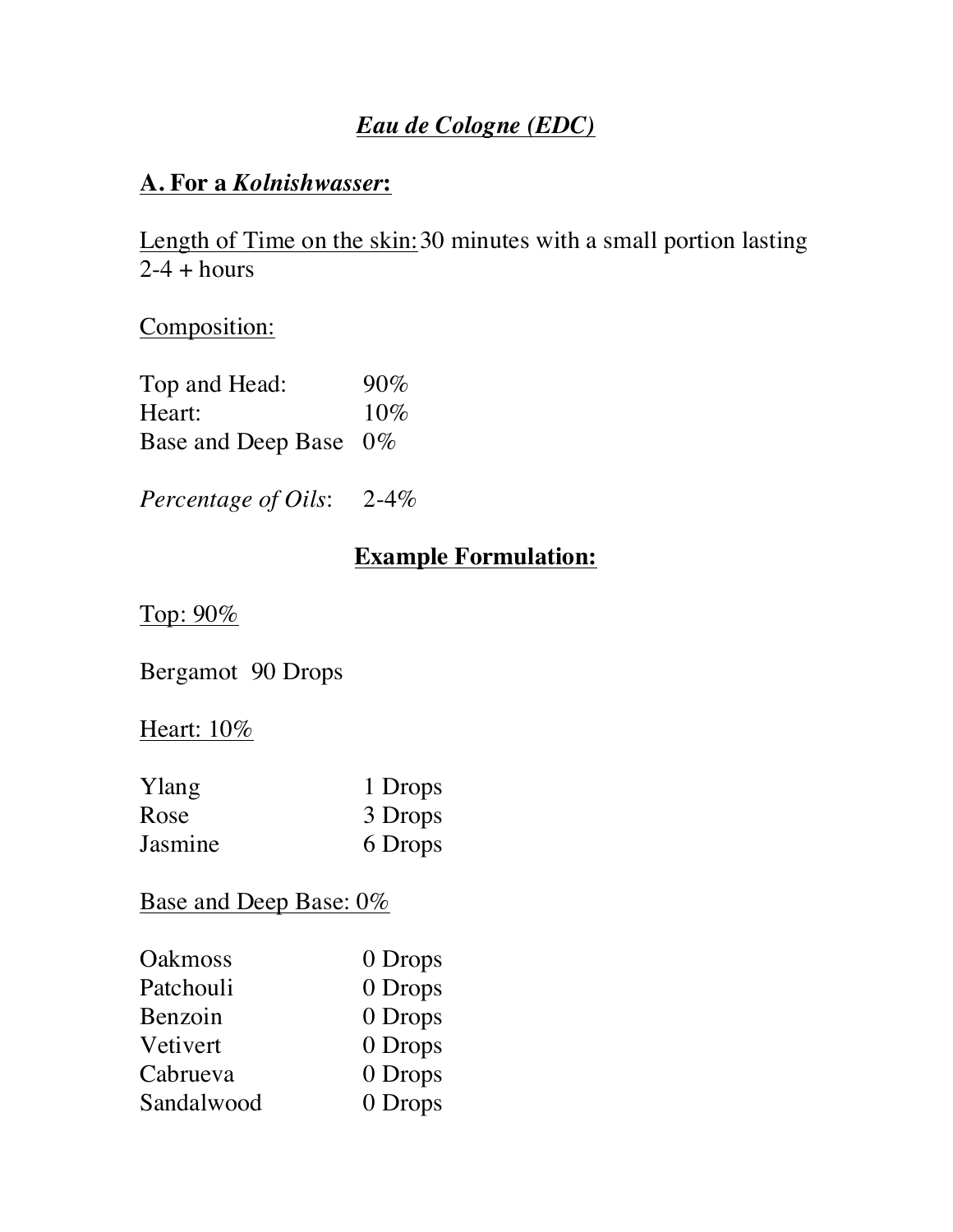\*\*You may desire to use vodka for these fragrances, or a 1:1 mix of Pre-fixed alcohol and a floral water (Rosemary, Rose, or Neroli Waters work best)

# *To make a 10mL Bottle of Finished Perfume:*

\*\*It is best if a certain period of time can be taken to allow this Pure Extrait to marry and mature. It is not necessary, but the extra time taken to do this is very much worth the wait.

 $\rightarrow$ It is best if a minimum of 6 months can be taken to mature the composition. If I am short on time, 1-2 days will work; and 2 weeks would be even better.

## Oil-Based:

-2-4% of Pure Parfum Extrait (roughly 0.2-0.4mL or 0.2-0.4g is measuring by weight)

-Top off the bottle with carrier oil of choice (roughly 9.5mL or 9.5g)

#### French-Style Alcohol-Based:

-2-4% of Pure Parfum Extrait (roughly 0.2-0.4mL or 0.2-0.4g is measuring by weight)

-Top off the bottle with a pre-fixed alcohol, vodka, or a 1:1 Pre-fix to Floral Water

-Allow it to marry

-Filter several times through unbleached coffee filters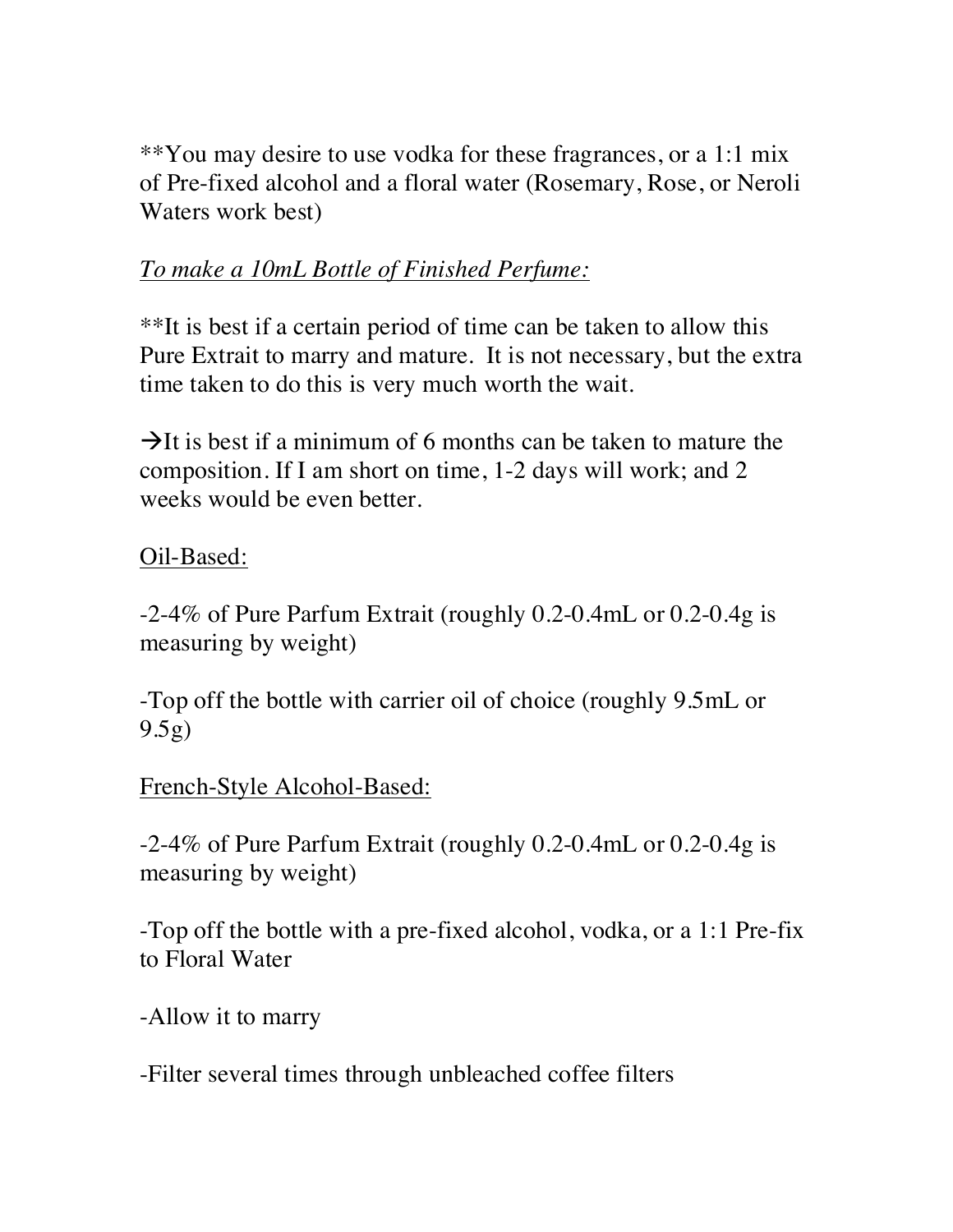-Either rebottle for storage, or package in your desired pump-spray perfume bottle

#### **B. For an** *Eau Fraiche***:**

Length of Time on the skin: 90% will evaporate within 4-6 hours, 10% till midafternoon

Composition:

Top and Head:  $70\%$ Heart: 20% Base and Deep Base 10% *Percentage of Oils*: 3-7%

# **Example Formulation:**

Top: 70%

Bergamot 70 Drops

#### Heart: 20%

| Ylang   | 2 Drops  |
|---------|----------|
| Rose    | 6 Drops  |
| Jasmine | 12 Drops |

# Base and Deep Base:  $10\%$

| 1 Drops |
|---------|
| 1 Drops |
| 2 Drops |
| 2 Drops |
| 2 Drops |
| 2 Drops |
|         |